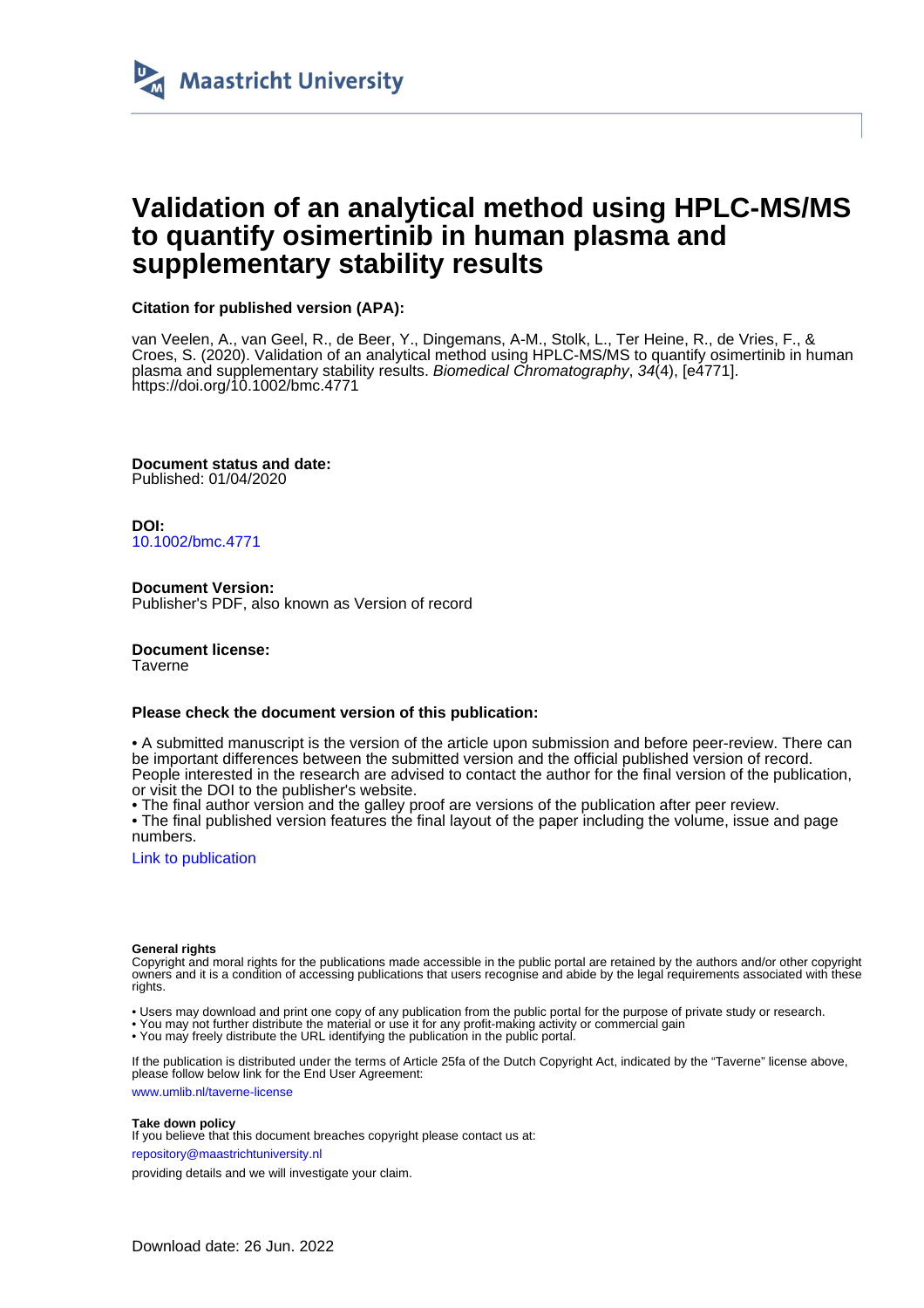## RESEARCH ARTICLE

# **Validation of an analytical method using HPLC–MS/MS to quantify osimertinib in human plasma and supplementary stability results**

**Ard van Veelen1,2,3 | Robin van Geel1,2 | Yvo de Beer1 | Anne-Marie Dingemans<sup>4</sup> | Leo Stolk<sup>1</sup> | Rob ter Heine5 | Frank de Vries1,3,6 | Sander Croes1,2**

1 Department of Clinical Pharmacy and Toxicology, Maastricht University Medical Center+, AZ, Maastricht, the Netherlands

<sup>2</sup>CARIM School for Cardiovascular Disease, Maastricht University Medical Center, MD, Maastricht, the Netherlands

3 Department of Pharmacoepidemiology and Clinical Pharmacology, Utrecht Institute for Pharmaceutical Sciences, TB, Utrecht, the Netherlands

4 Department of Pulmonary Diseases, GROW-School for Oncology and Developmental Biology, Maastricht University Medical Center, Maastricht, the Netherlands

5 Radboud Institute for Health Sciences, Department of Pharmacy, Radboud University Medical Center, Nijmegen, the Netherlands

6 MRC Lifecourse Epidemiology Unit, Southampton General Hospital, University of Southampton, UK

#### **Correspondence**

Sander Croes, Maastricht University Medical Centre (MUMC+), Maastricht Department of Clinical Pharmacy and Toxicology PO BOX 5800 6202 AZ Maastricht. Email: [s.croes@mumc.nl](mailto:s.croes@mumc.nl)

#### **Funding information**

ZonMw, Grant/Award Number: 80-84800-98-17042

## **Abstract**

A new method for quantification of osimertinib (OSIM) in human plasma using a high-performance liquid chromatography–tandem mass spectrometry method was developed and validated. Methanol was used for protein precipitation and pazopanib as internal standard. Separation was performed on a  $HypURITY^{\circledast}C_{18}$  analytical column (50  $\times$  2.1 mm; 3  $\mu$ m) using a gradient elution of ammonium acetate in water and ammonium acetate in methanol, both acidified with formic acid 0.1%. Detection and quantification of OSIM and pazopanib was performed using a triple quadruple mass spectrometer after electrospray ionization. This method led to robust results, as the selectivity, carryover, precision and accuracy all met pre-specified requirements. OSIM was stable in human serum when stored at −80°C. Reduced stability was found when stored at 2-4°C or room temperature. Degradation of OSIM slowed down in EDTA–plasma and acidified human serum. The limited stability of OSIM at room temperature should be considered for transport and sample preparation. Plasma samples should be frozen as soon as possible and sample preparation should be performed on dry-ice. In the future, EDTA–plasma and sample acidification may be used to improve OSIM stability at room temperature. However, more research and validation of such an approach are required.

#### **KEYWORDS**

analysis, osimertinib, room temperature, stability, validation

## **1** | **INTRODUCTION**

Non-small cell lung cancer (NSCLC) is the most prevalent form of lung cancer (Herbst, Heymach, & Lippman, 2008). In roughly 10% of all NSCLC patients a mutation in the epidermal growth factor receptor (EGFR) can be found (Ferlay et al., 2015). Osimertinib (OSIM) is a third-generation, irreversible, EGFR-directed tyrosine kinase inhibitor (TKI), which is registered as first- and second-line treatment in patients with EGFR-mutated NSCLC (Mok et al., 2017; Soria et al., 2018).

The pharmacokinetics of OSIM have been studied earlier (Brown et al., 2017; Planchard et al., 2016; Zhao et al., 2018). Steady-state conditions are achieved after 15 days. OSIM has a half-life between 40 and 50 h, resulting in a relatively flat plasma concentration–time curve during steady state. OSIM, and its key metabolites AZ5104 and AZ7550, are mainly metabolized by CYP3A and substantial inter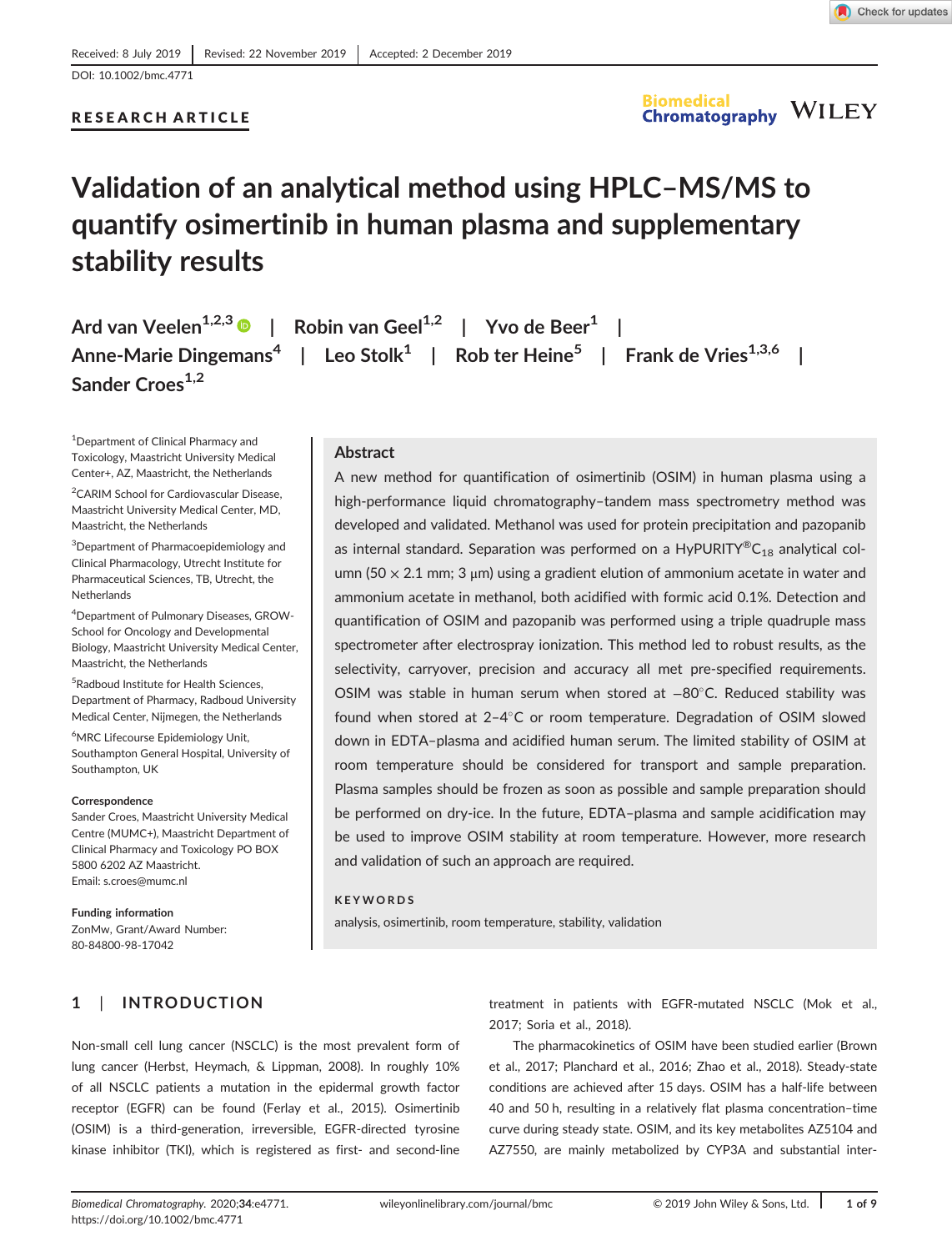patient variability in exposure is seen after multiple administration of OSIM (Planchard et al., 2016; Zhao et al., 2018).

Seven liquid chromatography–tandem mass spectrometry (LC–MS/MS) methods to quantify OSIM in human plasma have previously been reported (Irie et al., 2019; Janssen et al., 2019; Mitchell, Bailey, Ewles, Swan, & Turpin, 2019; Reis et al., 2018; Rood, van Bussel, Schellens, Beijnen, & Sparidans, 2016; Veerman, Lam, Mathijssen, Koolen, & de Bruijn, 2019; Zheng et al., 2018). Four methods were single-drug methods for OSIM (and its metabolites) (Irie et al., 2019; Mitchell et al., 2019; Rood et al., 2016; Zheng et al., 2018), while two other methods focused on simultaneous determination of multiple TKIs (Janssen et al., 2019; Reis et al., 2018; Veerman et al., 2019). Short-term stability of OSIM has been evaluated in different types of plasma and in whole blood, but not one study evaluated OSIM stability in EDTA–plasma, heparinized plasma, human serum and whole blood, which makes it difficult to compare the stability results. Therefore, and for research purposes, we developed a simple high-performance liquid chromatography–tandem mass spectrometry (HPLC–MS/MS) method for the quantitative analysis of OSIM in human plasma. Herein, we describe the validation of our assay together with OSIM stability data in EDTA–plasma, sodium heparin plasma, whole blood and serum.

## **2** | **MATERIAL AND METHODS**

### **2.1** | **Chemicals and reagents**

OSIM (free base, purity 95%) and pazopanib (PAZO) (free base, purity 98%) were purchased from Toronto Research Chemicals (Toronto, Ontario, Canada). Methanol (ULC/MS–CC/SFC grade) was purchased from Biosolve (Valkenswaard, the Netherlands). Acetonitrile (≥99.9%), 2-propanol (≥99.8%) and dimethylsulfoxide (DMSO, ≥99.0%) were obtained from Merck (Darmstadt, Germany). Drug-free serum (frozen, no additives) was purchased from Sanquin (Amsterdam, the Netherlands).

## **2.2** | **Preparation of calibration standards and quality controls**

For the calibration standards and quality controls of OSIM, two separately prepared stock solutions (dissolved in DMSO) with a concentration of 1 mg/ml were produced. These were diluted with methanol to a concentration of 10 μg/ml (working solutions). The PAZO stock solution was prepared reconstituting ~1 mg PAZO with 100 ml methanol, resulting in a concentration of ~10 μg/ml. Both OSIM and PAZO stock solutions were stored at −80°C until analysis. The calibration standards consisted of six different concentrations plus a zero and a blank sample. These were prepared by spiking human serum with the working solution. The zero sample only consisted of PAZO, while the blank sample did not contain either OSIM or PAZO. Quality control (QC) samples were prepared from the second working solution for the validation runs at five different concentrations: lowest limit of quantification (LLOQ), 25.0 ng/ml;  $QC_{LOW}$ , 75.0 ng/ml;  $QC_{MED}$ , 250.0 ng/ml;  $QC_{HIGH}$ , 375.0 ng/ml and upper limit of quantification (ULOQ), 500 ng/ml. For study sample runs  $QC_{LOW}$ , QC<sub>MED</sub> and QC<sub>HIGH</sub> were used.

## **2.3** | **Instrumentation**

For the analysis a Surveyor® Autosampler Plus with a quaternary MSpump plus and degasser (ThermoFischer, Breda, The Netherlands) as a chromatographic system were used. A TSQ Quantum-Access<sup>®</sup> triplequad mass spectrometer (ThermoFischer, Breda, the Netherlands) with an electrospray ionization interface combined with Excalibur<sup>®</sup> software (version 2.2SP1) was used for detection and quantification. Chromatographic separation was performed on a HyPURITY®  $C_{18}$ analytical column (50  $\times$  2.1 mm, 3  $\mu$ m, Thermo Fischer Scientific) combined with a drop-in guard (HyPURITY® C<sub>18</sub>,  $10 \times 2.1$  mm, 3  $\mu$ m).

## **2.4** | **Sample preparation**

The solution for deproteinization was made by adding 2.5 μl PAZO (~10 μg/ml) to 10 ml of methanol. A 20 μl serum sample was pipetted in an eppendorf cup placed in a container filled with dry-ice. Thereafter, 150 μl of deproteinization solution was added and vortexed for 2 min. After vortexing, the Eppendorf cups were centrifuged at 11,300*g* for 5 min. Subsequently, 100 <sup>μ</sup>l supernatant was pipetted in a glass vial and 400 μl water was added to ensure compatibility with the gradient used during chromatography.

## **2.5** | **Chromatographic condition and LC–MS/MS settings**

Two mobile phases were used for achieving chromatographic separation. Mobile phase A consisted of 2 mm ammonium acetate in water  $(+ 0.1\%$  formic acid). Mobile phase B consisted of 2 mm ammonium acetate in methanol (+ 0.1% formic acid). The starting gradient was set at 70% A and 30% B for 0.5 min. After 0.5 min the gradient linearly increased to 100% B in 2.0 min. A concentration of 100% B was maintained for 0.3 min after which the gradient was reset to initial conditions and kept steady for 1 min before a new sample was injected. The flow during the run was maintained at 500 μl/min. Column temperature was set at  $60^{\circ}$ C. Autosampler temperature was set at  $10^{\circ}$ C. The divert valve was set in the waste position for the first 1.5 min.

MS detection was in multiple reaction monitoring mode with the following settings: spray voltage, 5000 V; sheath gas pressure, 60; auxiliary gas pressure, 15; capillary temperature, 360°C; collision gas pressure, 1.5 mTorr. Transition of OSIM and PAZO was set at *m*/*z*  $500.3 \rightarrow 72.3$  and  $438.2 \rightarrow 357.1$ , respectively. Collision energies were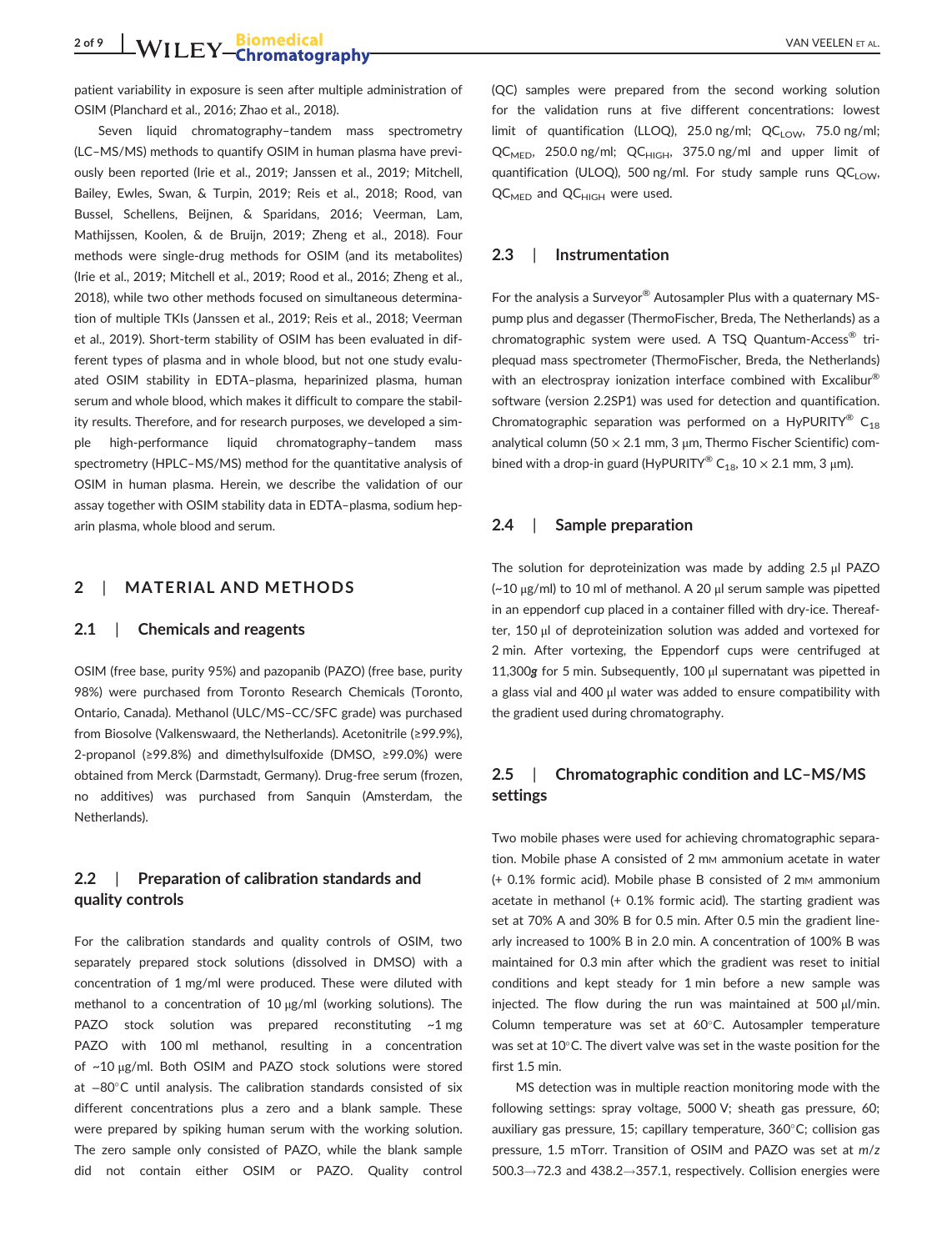24 eV (OSIM) and 27 eV (PAZO). Tube lens values were 96 (OSIM) and 120 (PAZO).

## **2.6** | **Method validation**

The validation was based on the most recent guideline 'bio-analytical method validation' by the European Medicines Agency (European Medicines Agency, 2011).

## **2.6.1** | **Selectivity and carryover**

Selectivity was evaluated by analyzing six different EDTA–plasma samples from patients who were not treated with OSIM. The largest peaks close to the retention times of OSIM and PAZO were manually integrated. These values were compared with the response of the lowest response in one of the five LLOQs in the same validation run. The response for OSIM should be <20% of the LLOQ. For PAZO, the response should not exceed 5% of the peak area of the internal standard. Carryover was tested by injecting a blank plasma sample after an ULOQ sample. Analysis was carried out 5-fold. The limits for carryover are similar to the limits for selectivity [<15% for OSIM (<20% for LLOQ), and < 5% for PAZO].

### **2.6.2** | **Lower limit of quantification and linearity**

The mean plasma trough concentration in the population has been reported (166 ng/ml) (Verheijen et al., 2017) and no unexpected results were encountered while analyzing patients samples. The expected concentrations of patient samples in clinical practice is ≥40 ng/ml, therefore the LLOQ was set at 25 ng/ml. The upper limit of quantification was set at 500 ng/ml, resulting in a calibration range from 25 to 500 ng/ml. In other studies, wider concentration ranges were used (between 0.5 and 4000 ng/ml) (Reis et al., 2018; Rood et al., 2016; Veerman et al., 2019; Zheng et al., 2018), but such a wide concentration range was considered unnecessary for this analytical method because the results in the planned follow-up study are expected to be within the range of 25–500 ng/ml. Three calibration curves were constructed (*y* = *ax* + *b*, weighting 1/*x*) and back-calculated concentrations were not allowed to exceed 15% of the nominal value, except for the LLOQ, which was allowed to remain within 20% of the nominal value (Agency, 2011).

## **2.6.3** | **Precision and accuracy**

Precision and accuracy of the developed method were determined by analyzing five different QCs (LLOQ, QC<sub>LOW</sub>, QC<sub>MED</sub>, QC<sub>HIGH</sub> and ULOQ) on three different days using freshly prepared calibration standards to construct the calibration curve. On each day, five replicates of each QC were analyzed. Precision and accuracy were not allowed to exceed 15% for all QCs, except for the LLOQ which was allowed to remain within 20% (Agency, 2011).

## **2.6.4** | **Matrix effect**

Matrix effects were determined by calculating the ratio of the peak area after spiking the blank matrix with OSIM and PAZO and comparing this with OSIM and PAZO in the mobile phase (70% A–30% B). This was done for  $QC_{LOW}$  and  $QC_{HIGH}$ .

## **2.6.5** | **Dilution integrity**

Usually, dilution integrity is tested by diluting plasma (*c* = 1.5 × ULOQ) 4- and 2-fold (European Medicines Agency, 2011). However, during the development of this method, we found that the stability of OSIM at room temperature (RT) is shorter than 4 h, as reported by Rood et al. (2016). The precise quantification of OSIM was therefore limited to the whole calibration range, which was sufficient for our planned study.

## **2.6.6** | **Stability**

Short- and long-term stabilities of OSIM were determined in human serum (additives-free) for  $QC_{LOW}$ ,  $QC_{MED}$  and  $QC_{HIGH}$  at three different temperatures (RT,  $4^{\circ}$ C and  $-80^{\circ}$ C). For the stock solution of OSIM as well as for the working solution, the long-term stability was determined at −80°C. Accuracy was not allowed to exceed 15% of the nominal value. Twenty-four-hour stability was tested by reinjecting all QCs and calibration standards in the autosampler (maintained at  $10^{\circ}$ C).

Short-term stability of OSIM at RT was evaluated in more detail. Human serum was spiked with OSIM ( $QC_{LOW}$  and  $QC_{HIGH}$ ) and immediately frozen afterwards. Samples were thawed on another day and stored at RT for 0, 0.5, 1, 1.5, 2, 3, 4, 5 and 6 h before sample preparation and analysis.

Short-term stability of OSIM at RT was also investigated in EDTA–plasma, heparinized plasma and whole blood, which was anticoagulated with EDTA. Additionally, the stability of OSIM was also evaluated with two patient samples. Stability was evaluated after 0, 2, 4, 8 and 24 h of storage at RT. EDTA–plasma samples, heparinized plasma samples and whole blood samples were spiked with OSIM  $(QC_{LOW}$  and  $QC_{HIGH}$ ).

A study by Kallepalli *et al*. indicated that OSIM was more stable in an acidic environment (Kallepalli & Annapurna, 2018). The effect of pH on the stability of OSIM in human serum was assessed by acidifying or alkalizing human serum with 0.1 ml hydrochloric acid (0.1 M) or 0.1 ml sodium hydroxide (0.1 M), respectively. Barring the buffering effect of serum, the pH of the samples would be  $\sim$ 2 and 12, respectively. Subsequently, the serum samples were spiked with OSIM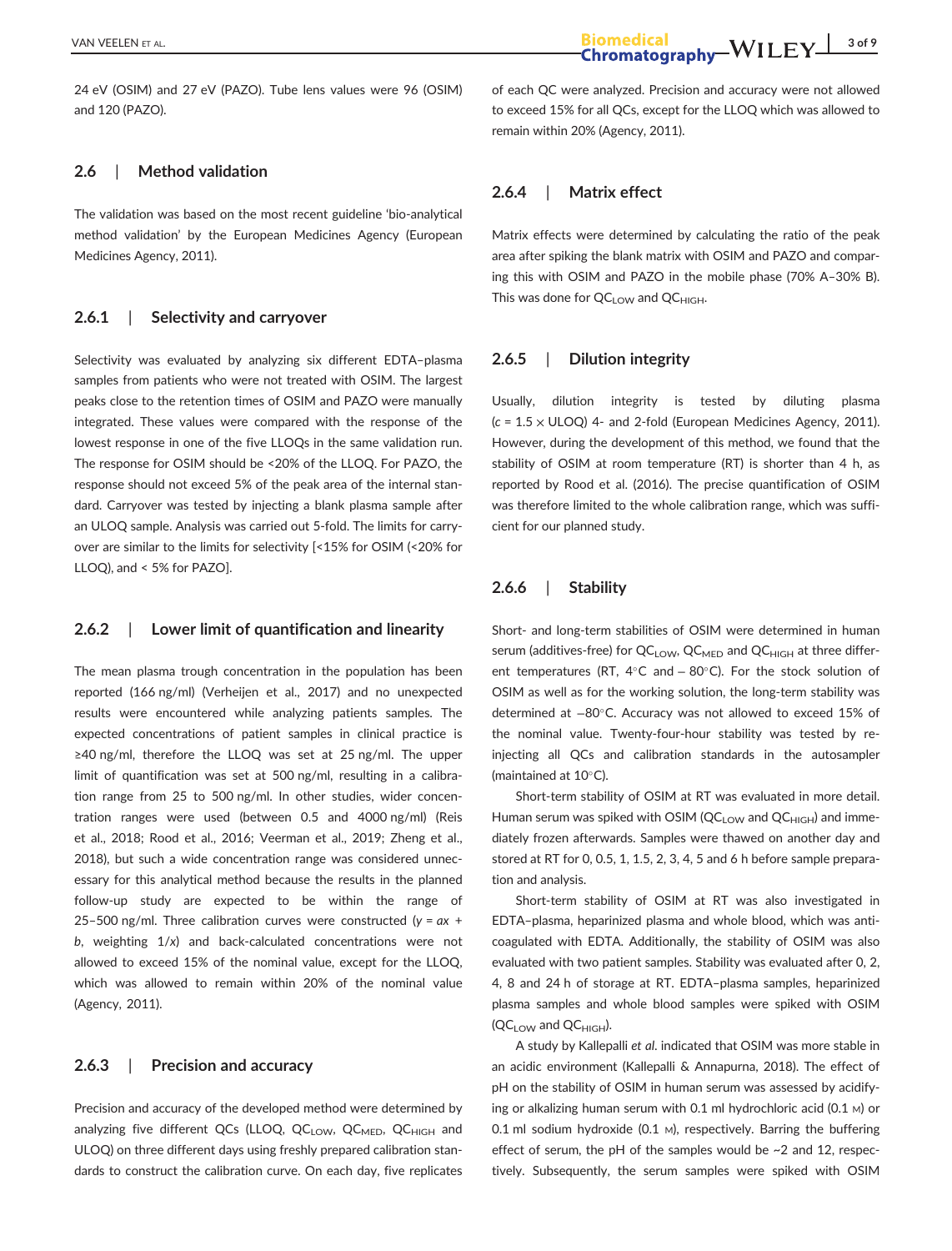## **4 of 9** VAN VEELEN ET AL.

 $(QC<sub>LOW</sub>$  and  $QC<sub>HIGH</sub>$ ). OSIM concentration was determined after 0, 2 and 4 h of storage at RT.

## **3** | **RESULTS AND DISCUSSION**

#### **3.1** | **Method development**

Initially, the method described by Rood *et al*. was adopted, using a salting-out liquid–liquid extraction (Rood et al., 2016). After extraction and centrifugation the clear and colorless extract was transferred and tested for residual dissolved protein. The extract turned milky after adding methanol, indicating residual dissolved protein to be present. As continuous injection of dissolved protein on the chromatographic column would lead to amorphous peaks and a reduced lifespan of the column, simply adopting this method was not possible. Therefore, a new method for sample preparation was developed in which methanol was used for protein precipitation. This is largely comparable with the sample preparation described in other studies, which used acetonitrile for protein precipitation (Reis et al., 2018; Veerman et al., 2019; Zheng et al., 2018).

Preferably, labeled OSIM should have been used as internal standard. However, this was not commercially available at the time, and therefore PAZO has been used as internal standard. For OSIM and PAZO the most abundant fragments were chosen (OSIM 500.3  $\rightarrow$ 72.3 and PAZO 438.2  $\rightarrow$  357.1), which were similar to the transitions used in the study by Rood et al. (2016).

Several gradients were investigated but no gradient was found competent to co-elute OSIM and PAZO exactly simultaneously, thereby minimizing the risk of ion-suppression or -enhancement. OSIM and PAZO were slightly separated at every evaluated gradient, as shown in Figure 1. Additionally, calibration curves were created using three different plasma batches (data not shown). This was done prior to the start of the validation. The slope of the three calibration curves were compared and no differences were encountered regarding possible ion suppression or ion enhancement.

During method development carryover was observed with OSIM. A flush/needle-wash solution of water and methanol (50:50) was not sufficient to reduce the carryover to required levels. Carryover was significantly reduced by using a flush/needle-wash solution containing water, methanol, acetonitrile and isopropanol (25% each). The optimization of the sample preparation was carried out by varying the volume of methanol. Dilution varied from ~1:1 to 1:7 (sample/methanol). At every extract, additional methanol was added to visually check for residual protein (milky extract). Dilution 1:1 to 1:5 resulted in milky extracts (visually expected). Dilution 1:6 gave a clear extract. To ensure sufficient deproteinization a dilution of ~1:7.5 was used at the start of the method validation of the method (20 μl sample + 150 μl methanol).

As stability of OSIM at RT was considerably worse than described by Rood et al. (2016), sample preparation was performed on dry-ice to reduce degradation during sample preparation. It has been shown that OSIM is stable when stored on ice (Veerman et al., 2019).

## **3.2** | **Method validation**

## **3.2.1** | **Selectivity and carryover**

Six blank human plasma samples showed no interfering peaks. Blank OSIM responses were all <10% (range 0.8–6.7%). Blank IS responses were all <0.1% (range 0.0–0.1%). The carryover effect for OSIM did not exceed 20% of LLOQ (range 7.3–11.1%), while the carryover effect for PAZO was <0.2% of IS (range = 0.1–0.2%).

### **3.2.2** | **Calibration and linearity**

The calibration curves were linear over the examined range (25–500 ng/ml). The coefficient of determination varied between 0.9964 and 0.9989.

#### **3.2.3** | **Precision and accuracy**

The results of the precision and accuracy of the analysis are shown in Table 1. The mean intra- and inter-day precisions of OSIM were 5.0 and 3.9%. The mean intra- and inter-day accuracies were 91.2 and 94. 7%. All precisions and accuracies met the pre-specified requirements (<15 or <20%).

## **3.2.4** | **Matrix effect**

The matrix effect was evaluated using  $QC_{LOW}$  and  $QC_{HIGH}$ . The coefficient of variation was 12.8 and 12.2%, respectively.

#### **3.2.5** | **Stability**

#### *Short- and long-term stability*

The results of the short- and long-term stabilities of OSIM in human serum (additives-free) are shown in Table 2. Stability was tested using three different concentrations ( $QC_{\text{LOW}}$ ,  $QC_{\text{MED}}$  and  $QC_{\text{HIGH}}$ ). The concentration of OSIM in human serum declined rapidly when stored at RT. After 24 h, the concentration of OSIM had decreased to 0.8%  $(QC_{LOW})$ , 1.9%  $(QC_{MED})$  and 7.5%  $(QC_{HIGH})$ . When stored at 4°C, the decline in concentration was less considerable than at RT; however, after 24 h the concentrations of OSIM had fallen to 55.3% (QC<sub>LOW</sub>), 61.5% (QC<sub>MED</sub>) and 63.3% (QC<sub>HIGH</sub>). Because the concentrations after 24 h were far below the required norm, stability at those temperatures was not further evaluated. Nonetheless, OSIM proved to be stable when stored at −80°C, which was tested after 1, 3 and 6 months (QC<sub>LOW</sub>, 105.3, 109.2 and 93.5%; QC<sub>MED</sub>, 102.2, 109.3 and 95.2%; QCHIGH, 104.6, 105.0 and 95.9%).

Short-term stability of OSIM in human serum at RT was investigated in more detail (Tables 3 and S1). The calculated concentrations were compared with the starting concentration at *T* = 0. Similar to the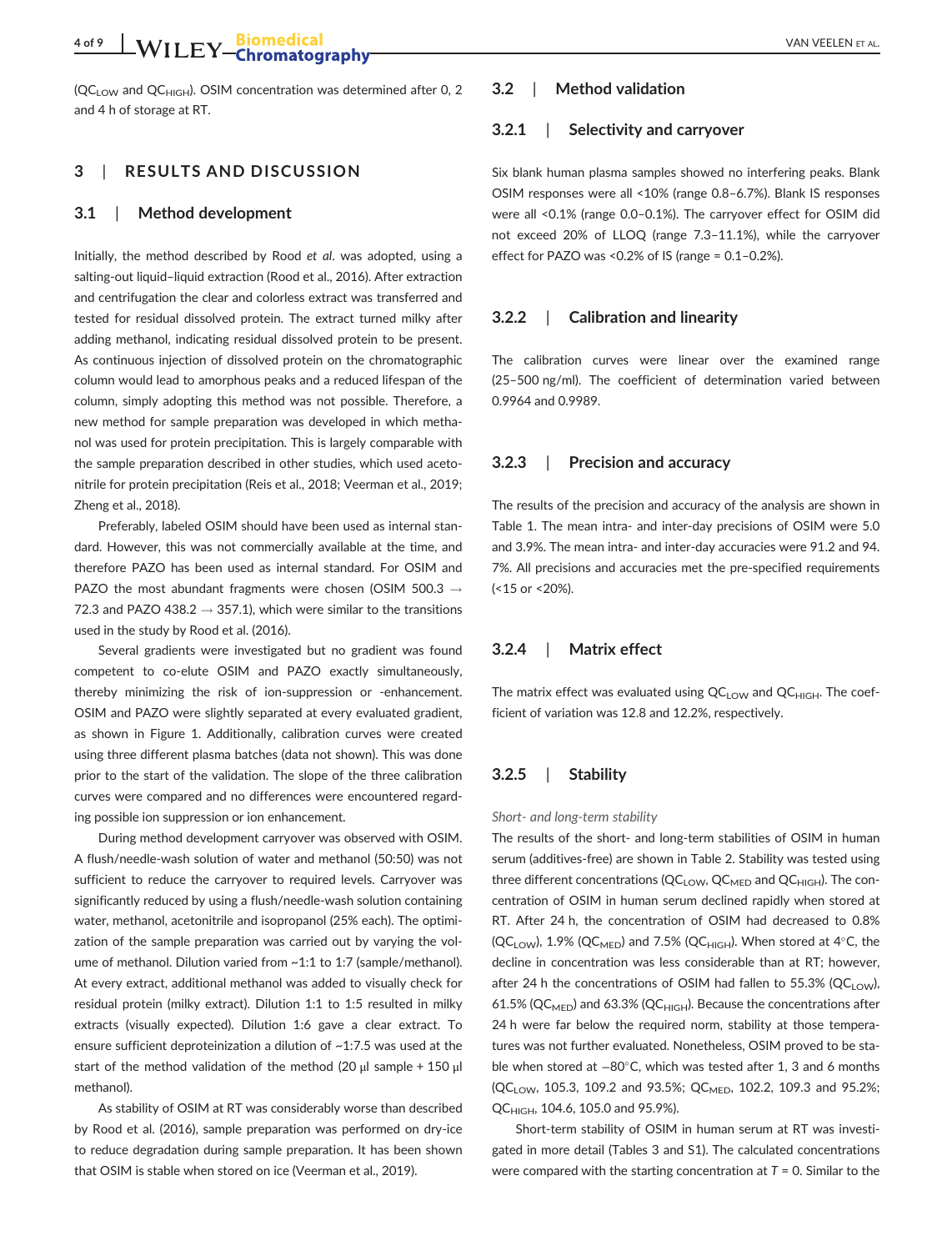

FIGURE 1 'Relative abundances of the chromatograms of osimertinib and pazopanib for a blank sample (upper), the LLOQ (middle) and a patient sample (lower). The maximum signal for osimertinib were 4.91E2 (blank sample), 1.04E5 (LLOQ) and 1.16E5 (patient sample).'

earlier results, the concentration of OSIM decreased drastically over time. After 4 h of storage at RT the concentration of OSIM had dropped to  $18.6\%$  (QC<sub>LOW</sub>) and  $54.1\%$  (QC<sub>HIGH</sub>), but the concentrations of OSIM in human serum declined below 85% of the original concentration after 0.5 h for  $QC_{LOW}$  and after 1 h for QC<sub>HIGH</sub>.

| <b>Nominal</b><br>concentration<br>(ng/L) | Mean concentration<br>$(n = 15)$ (ng/ml) | Intra-day precision<br>$(n = 5)$ (%) | Inter-day precision<br>$(n = 15)$ (%) | Intra-day accuracy<br>$(n = 5)$ (%) | Inter-day accuracy<br>$(n = 15)$ (%) |
|-------------------------------------------|------------------------------------------|--------------------------------------|---------------------------------------|-------------------------------------|--------------------------------------|
| LLOQ (25.0)                               | 24.9                                     | 8.0                                  | 4.7                                   | 98.1                                | 99.5                                 |
| $QC_{LOW}$ (75.0)                         | 65.9                                     | 3.9                                  | 2.0                                   | 85.9                                | 87.9                                 |
| $QC_{\text{MFD}}(250.0)$                  | 233.8                                    | 3.3                                  | 3.2                                   | 90.5                                | 93.5                                 |
| $QC_{HIGH}$ (375.0)                       | 357.6                                    | 6.9                                  | 3.9                                   | 90.4                                | 95.4                                 |
| HLOQ (500.0)                              | 485.4                                    | 2.8                                  | 5.6                                   | 90.9                                | 97.1                                 |
| Mean                                      |                                          | 5.0                                  | 3.9                                   | 91.2                                | 94.7                                 |

TABLE 1 Intra- and inter-day accuracy and precision of osimertinib in spiked human serum samples

LLOQ, lower limit of quantification; QC<sub>LOW</sub>, quality control low-level; QC<sub>MED</sub>, quality control mid-level; QC<sub>HIGH</sub>, quality control high-level; ULOQ, upper limit of quantification; *n* = number of samples.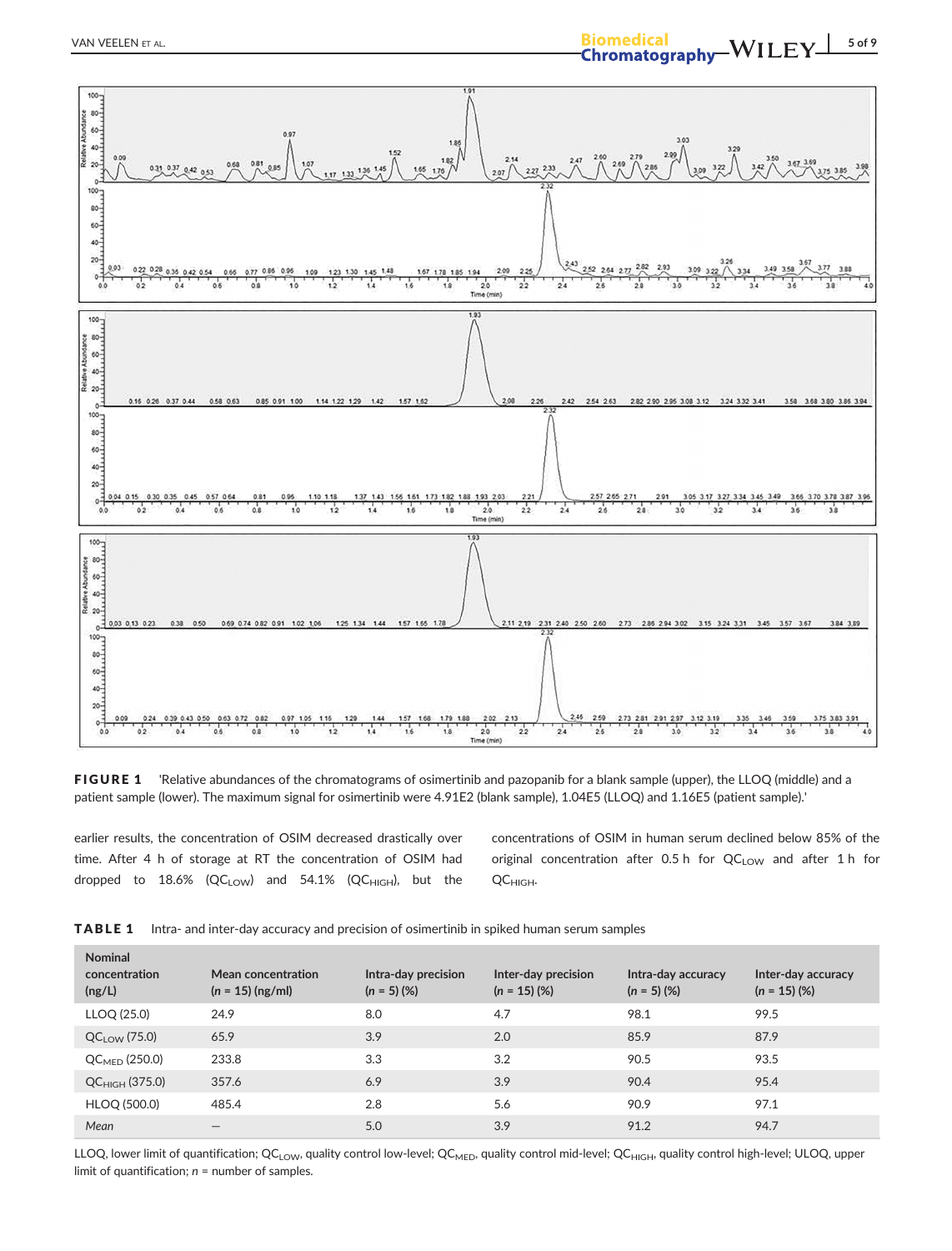TABLE 2 Stability of osimertinib in human serum at various storage conditions

| <b>Temperature</b><br>$(^{\circ}C)$ | <b>Time</b><br>(days) | <b>Accuracy</b><br>$QClow$ (%) | <b>Accuracy</b><br>$QCMPD$ (%) | <b>Accuracy</b><br>$QC_{HIGH}$ (%) |
|-------------------------------------|-----------------------|--------------------------------|--------------------------------|------------------------------------|
| $-80$                               | 30                    | 105.3                          | 102.2                          | 104.6                              |
| $-80$                               | 90                    | 109.2                          | 109.3                          | 105.0                              |
| $-80$                               | 180                   | 93.5                           | 95.2                           | 95.9                               |
| $2 - 8$                             | 1                     | 55.3                           | 61.5                           | 63.3                               |
| $15 - 25$ (RT)                      | 1                     | 0.8                            | 1.9                            | 7.5                                |

RT, room temperature;  $QC_{LOW}$ , quality control low-level;  $QC_{MED}$ , quality control mid-level;  $QC_{HIGH}$ , quality control high-level. Results are mean concentration compared with nominal value. All concentrations were analyzed in duplicate.

The results of OSIM stability in two patient samples (heparinized plasma) are shown in Table 3 and Figure S1. After 4 h of storage at RT the concentration of OSIM had fallen to 84.4 and 84.5%, respectively. The degradation of OSIM seen in patient plasma was considerably lower than the degradation observed in human serum ( $QC_{LOW}$ , 18.6% and  $QC_{HIGH}$ , 54.1%), while the concentrations of the two patients samples (102.58 and 303.60 ng/ml) were in the same range as the concentration of the quality controls. The type of anticoagulation could possibly influence OSIM stability, as shown in Table 3 and Figure S1. After 4 h of storage at RT the concentration of OSIM in  $EDTA$ -plasma had decreased to 91.9% (QC<sub>LOW</sub>) and 86.4% (QC<sub>HIGH</sub>) and to 60.1% (QC<sub>LOW</sub>) and 64.4% (QC<sub>HIGH</sub>) after 24 hours. In heparinized plasma the decrease was noticeably larger, as the concentration declined to 67.1% (QC<sub>LOW</sub>) and 72.1% (QC<sub>HIGH</sub>) after 4 h and to 2.0%  $(QC_{LOW})$  and 2.9%  $(QC_{HIGH})$ .

The stability of OSIM in whole blood at room temperature is shown in Table 3. After 4 h of storage at room temperature the concentration of OSIM had decreased to  $88.4\%$  (QC<sub>LOW</sub>) and 96.3% (QC<sub>HIGH</sub>). After 24 h at RT the concentration fell to 54.7% (QC<sub>LOW</sub>) and 93.6% (QC<sub>HIGH</sub>). Upon storage at 4°C the concentration of OSIM had decreased to  $79.2\%$  (QC<sub>LOW</sub>) and  $96.6\%$  $(QC_{HIGH})$  after 4 h and to 53.6%  $(QC_{LOW})$  and 91.0%  $(QC_{LOW})$  after 24 h (results not shown).

The effect of pH on OSIM stability is shown in Table 3. OSIM was more stable in acidified serum as compared with alkalized serum. After 4 h of storage at RT the concentration of OSIM decreased to 79.5% (QC<sub>LOW</sub>) and 91.1% (QC<sub>HIGH</sub>) in an acidic environment, while the concentration of OSIM fell to 3.2% (QC<sub>LOW</sub>) and 14.9% (QC<sub>HIGH</sub>) when human serum was alkalized. These results match the results presented by Kallepalli & Annapurna (2018), which showed that OSIM was relatively stable in an acidic environment but degraded rapidly in an alkaline environment.

Freeze –thaw stability of OSIM was performed in other studies and all reported sufficient accuracy after three freeze –thaw cycles (Reis et al., 2018; Rood et al., 2016; Veerman et al., 2019; Zheng et al., 2018). Owing to the rapid decline of OSIM at RT encountered in this study, it was decided not to evaluate the freeze –thaw stability of OSIM because storage at RT would inevitably lead to lower OSIMconcentrations.

|             | Human serum                                      |                                                   | Patient samples                   |                                                                                                                                                                         | EDTA plasma                                       |                                                       | <b>Heparinized plasma</b>                                       |                                                               | <b>Vhole blood</b>                                                       |                                                                            | <b>Acidified serum</b>                |                                                                    | <b>Jkalized</b> serum                                     |                                |
|-------------|--------------------------------------------------|---------------------------------------------------|-----------------------------------|-------------------------------------------------------------------------------------------------------------------------------------------------------------------------|---------------------------------------------------|-------------------------------------------------------|-----------------------------------------------------------------|---------------------------------------------------------------|--------------------------------------------------------------------------|----------------------------------------------------------------------------|---------------------------------------|--------------------------------------------------------------------|-----------------------------------------------------------|--------------------------------|
| Time<br>(h) | [C]/[C <sub>o]</sub><br>QC <sub>LOW</sub><br>(%) | $[C]/[C_{0}]$<br>QC <sub>HIGH</sub><br>(%)<br>100 | $[C]/[C_0]$<br>patient l<br>$(%)$ | $\begin{array}{l} \text{[C]/[C_0]}\\ \text{patient II}\\ \text{(96)}\\ 100 \end{array}$                                                                                 | [C]/[C <sub>o</sub> ]<br>QC <sub>LOW</sub><br>(%) | ICI/ICol<br>QC <sub>HIGH</sub><br>(%)<br>96.1<br>96.4 | 10/100<br><b>QC</b> Low<br>2000<br>2000<br>2000<br>2000<br>2000 | ECHCol<br>COLOM 200<br>100.0<br>100.0<br>146.3<br>46.3<br>2.9 | [C]/[C <sub>o</sub> ]<br>QC <sub>Low</sub><br>(%)<br>100<br>88.7<br>88.4 | [C]/[C <sub>o</sub> ]<br>QC <sub>НІGН</sub><br>(%)<br>100<br>104.0<br>96.3 | 10/100<br>000<br>000<br>000 4<br>79.5 | [C]/[C <sub>o</sub> ]<br>QC <sub>HIGH</sub><br>(%)<br>95.6<br>95.6 | <b>C/ICol</b><br>QC <sub>LOW</sub><br>200<br>14.1<br>14.1 | $[CI/ICd]QCHIGH(%)10037.814.9$ |
| 0.0         | 100                                              |                                                   | 100.0                             |                                                                                                                                                                         | 100.0                                             |                                                       |                                                                 |                                                               |                                                                          |                                                                            |                                       |                                                                    |                                                           |                                |
| 2.0         | 37.6                                             | 73.6                                              | 89.6                              | 90.6                                                                                                                                                                    | 99.1                                              |                                                       |                                                                 |                                                               |                                                                          |                                                                            |                                       |                                                                    |                                                           |                                |
| 4.0         | 18.6                                             | 54.1                                              | 84.5                              | 84.4                                                                                                                                                                    | 91.9                                              |                                                       |                                                                 |                                                               |                                                                          |                                                                            |                                       |                                                                    | 3.2                                                       |                                |
| 8.0         |                                                  |                                                   | 57.7                              | 60.4                                                                                                                                                                    | 83.9                                              | 86.3                                                  |                                                                 |                                                               | 74.5<br>54.7                                                             | 94.8                                                                       |                                       |                                                                    |                                                           |                                |
| 24.0        | $\bar{1}$                                        | $\overline{\phantom{a}}$                          | 5.3                               | 5.8                                                                                                                                                                     | 60.1                                              | 64.4                                                  |                                                                 |                                                               |                                                                          | 93.6                                                                       |                                       |                                                                    |                                                           |                                |
|             |                                                  |                                                   |                                   | [C], Concentration; [C <sub>o</sub> ], concentration at start (t = 0.0); QC <sub>LOW</sub> = quality control low level; QC <sub>HGH</sub> = quality control high level. |                                                   |                                                       |                                                                 |                                                               |                                                                          |                                                                            |                                       |                                                                    |                                                           |                                |

TABLE 3 Short-term stability of osimertinib at room temperature in serum, plasma and whole blood

 $\infty$ 

TABLE

Short-term stability of osimertinib at room temperature in serum, plasma and whole blood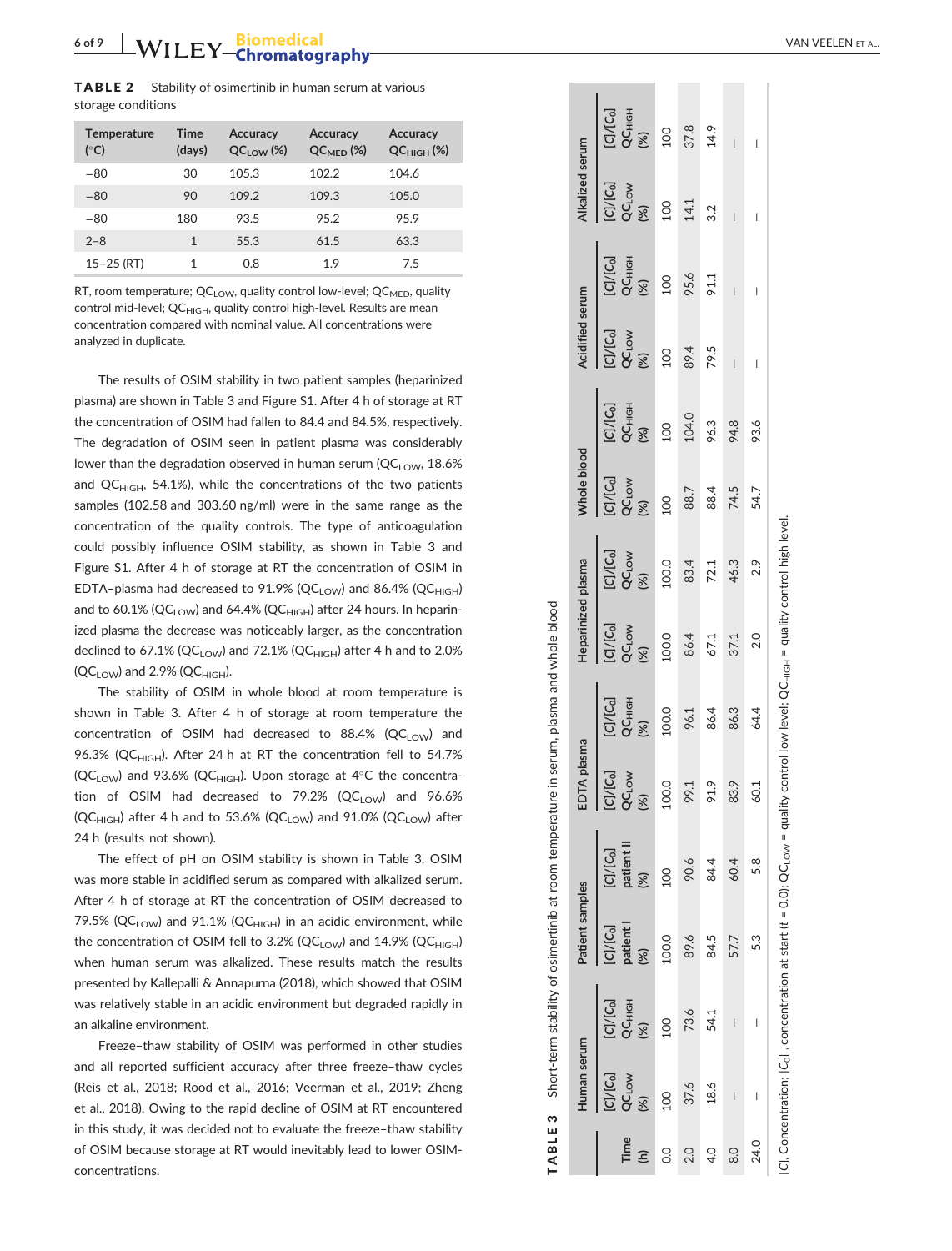A limitation of this validation was that during stability-testing the concentration of OSIM repeatedly declined <25 ng/ml. As the calibration range was set from 25 to 500 ng/ml some concentrations could not be calculated completely accurately. As this was solely seen during stability tests, this was not considered serious. However, this uncertainty should be kept in mind while evaluating the stability results of OSIM at concentrations <25 ng/ml.

#### *Stock stability*

OSIM proved stable in DMSO when stored at −80°C. After 3 weeks and 3 and 6 months all accuracies were between 95 and 105%. OSIM proved unstable when dissolved in methanol. After 3 weeks the concentration had dropped to 68.6% and was therefore not further evaluated. Results are shown in Table S2 in the Supporting Information.

The long-term stability of PAZO was examined previously, and PAZO proved to be stable in plasma at different temperatures (Minocha, Khurana, & Mitra, 2012; van Erp et al., 2013; Verheijen et al., 2018). PAZO was stable for up to 9 months at  $20^{\circ}$ C and up to 3 months at RT and at  $2-8^{\circ}$ C. Therefore, PAZO was considered to be stable and no additional analyses were performed.

## **3.2.6** | **Clinical applicability**

This assay was developed to support clinical studies as well as individual patient care in a real-world clinical setting. We analyzed multiple patient samples of patients treated with OSIM. All measured concentrations were between 51.8 and 303.6 ng/ml and therefore within the pre-specified range of 25–500 ng/ml used for this analytical method. Incurred sample reanalysis was performed for one sample, which was reanalyzed in a different run after storage at -80°C for 6 weeks. The OSIM concentrations were similar in both measurements (102.6 ng/ml and 105.0 ng/ml), indicating good reproducibility of the method. Incurred sample reanalysis assessment will be performed in additional patient samples as part of an on-going clinical trial (NCT03858491).

#### **3.3** | **Comparison with previous studies**

Other analytical methods for OSIM have been published previously. While some have mainly focused on OSIM alone or in combination with its metabolites (Irie et al., 2019; Mitchell et al., 2019; Rood et al., 2016; Zheng et al., 2018), others developed an analytical method for multiple TKIs (Janssen et al., 2019; Reis et al., 2018; Veerman et al., 2019). As the active metabolites of OSIM account for ~10% of the total OSIM AUC (Planchard et al., 2016; Vishwanathan et al., 2019), they could contribute to the efficacy and toxicity of osimertinib, with AZ5104 being the most likely option owing to the increased potency seen in *in-vitro* studies (Cross et al., 2014). Although AZ5104 was not included in our method, AZ5104 exposure could be estimated based on the osimertinib exposure, as the intra- and inter-patient variability in the osimertinib to AZ5104 ratio is small. Furthermore, since elimination rates for OSIM and AZ5104 are similar, the parent to metabolite ratio remains consistent over time within each dosing interval (Vishwanathan et al., 2019).

In our method, HPLC was used for separation, whereas other studies mainly used ultra-high-performance liquid chromatography (UPLC) for separation (Janssen et al., 2019; Mitchell et al., 2019; Rood et al., 2016; Veerman et al., 2019; Zheng et al., 2018). As UPLC may not be available in all laboratories, the use of HPLC could enable more laboratories to implement the quantification of OSIM. Although HPLC methods usually have longer run times (Reis et al., 2018), we achieved a run time of 3.8 min, which is comparable with the run time of 2–5 min reported for the UPLC methods (Janssen et al., 2019; Mitchell et al., 2019; Rood et al., 2016; Veerman et al., 2019; Zheng et al., 2018). Furthermore, our sample preparation was largely comparable with the methods used in UPLC methods, but considerably shorter than the only other reported HPLC method (Reis et al., 2018). Therefore this analytical method could serve as an easy, quick, and relatively cheap option in laboratories in which UPLC systems are not available.

Contrasting results have been reported regarding the short-term stability of OSIM, especially at RT. While multiple studies described good stability of OSIM at RT for at least 6 h (Mitchell et al., 2019; Reis et al., 2018;Rood et al., 2016 ; Zheng et al., 2018), others reported more limited stability, namely 3–4 h (Janssen et al., 2019; Veerman et al., 2019). However, differences in OSIM concentrations and type of plasma complicate adequate comparison of the results of these studies. Therefore, we decided to assess the short-term stability of OSIM in serum, plasma (EDTA and heparinized) and whole blood, using invariable concentrations of OSIM and fixed laboratory conditions.

The short-term stability of OSIM in heparinized plasma in our study was ~2 h, which was considerably shorter than the previously described 6 h (Rood et al., 2016; Zheng et al., 2018). Our results were comparable with the results reported by Veerman et al., who described short-term stability of OSIM in heparinized plasma for at least 3 h and a recovery after 24 h of <20% (Veerman et al., 2019). According to previous studies, OSIM was stable for at least 4–6 h in EDTA plasma at RT (Janssen et al., 2019; Mitchell et al., 2019). Similarly, we found that OSIM was stable in EDTA–plasma for at least 4 h at RT. As indicated by a 60–65% recovery of OSIM in EDTA–plasma after 24 h at RT, the rate of OSIM degradation was considerably less than in heparinized plasma.

In whole blood, OSIM was reported to be stable for at least 5 h at RT, and for 1 h at 37°C (Veerman et al., 2019). Mitchell *et al.* reported OSIM to be stable for at least 2 h at RT. Prior to storage at RT, the blood samples were heated to  $37^{\circ}$ C to mimic the situation in clinical practice (Mitchell et al., 2019). In our study, OSIM was stable for at least 4 h at RT, which is comparable with the results reported by Veerman *et al*.

To the best of our knowledge the effect of pH on the shortterm stability was not previously evaluated. We showed that acidification of serum samples has a positive effect on the short-term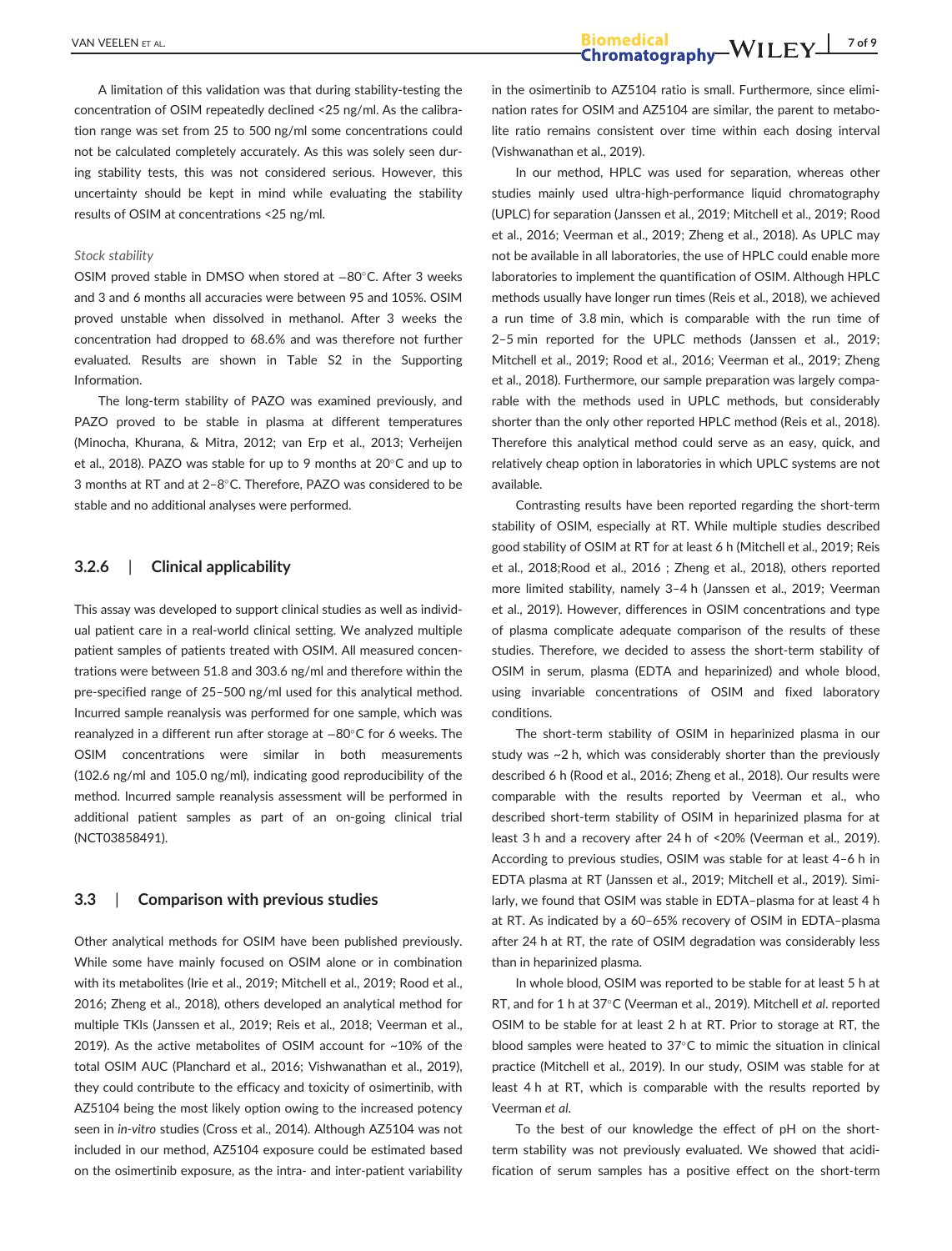stability of OSIM compared with alkalinization or no pH modification.

The long-term stability of OSIM was evaluated under freezing conditions (-20, -30, -70 and -80°C) and similar results were found in all studies. OSIM proved to be stable in freezing conditions for at least 1 month, but longer stability was reported (up to 9 months) in multiple studies (Janssen et al., 2019; Mitchell et al., 2019; Reis et al., 2018; Rood et al., 2016; Veerman et al., 2019; Zheng et al., 2018).

## **4** | **CONCLUSION**

An HPLC–MS/MS method to quantify OSIM was successfully developed and validated with a similar run-time as previously published UPLC–MS/MS methods. Accuracy, precision, carryover and matrix effect were in accordance with the European Medicines Agency guidelines. The short-term stability of OSIM in human serum, heparinized and EDTA plasma is limited at RT. Although the degradation rate of OSIM is lower in an acidic environment and EDTA–plasma, storage at room temperature should be minimized in order to maintain reliable analysis. Preferably, blood samples should be transported on ice upon collection and stored in the freezer as quickly as possible. Sample workup should ideally be performed on dry-ice. EDTA-containing tubes and plasma sample acidification may be used. However, in order to implement such an approach, further research to develop specific instructions and subsequently validate such a method would be necessary. The clinical applicability of our method was demonstrated by quantitative analysis of blood samples from lung cancer patients treated with OSIM. This bio-analytical assay will be extensively used as part of an on-going clinical trial (NCT0385491) and may be used as part of routine care in the future.

### **CONFLICT OF INTEREST**

Ard van Veelen, no relationships to disclose. Robin van Geel, no relationship to disclose. Yvo de Beer, no relationships to disclose. Anne-Marie Dingemans, none related to current manuscript; outside of current manuscript, advisory board BMS, MSD, Roche, Eli Lilly, Takeda, Pfizer, Boehringer Ingelheim (all institutions); research grant, BMS (institution). Leo Stolk, no relationships to disclose. Rob ter Heine, no relationships to disclose. Frank de Vries, supervises two PhD students who are employed by F. Hoffman La Roche Ltd (Basel Switzerland and Welwyn Garden City UK); the topics of one of these PhD students is related to lung cancer, the topic of the other PhD student is not related to the current work; FV has not received any fees or reimbursements for this. Sander Croes, supervises one PhD student who is employed by F. Hoffman La Roche Ltd (Welwyn Garden City UK); The topics of this PhD student are related to lung cancer; SC has not received any fees or reimbursement for this work.

## **FUNDING SOURCES**

This assay development was part of a project focused on osimertinib. This project was funded by the Netherlands Organization for Health Research and Development (ZonMW), grant number 80-84800-98-17042.

#### **ORCID**

*Ard van Veelen* <https://orcid.org/0000-0002-4869-5791>

## **REFERENCES**

- European Medicines Agency. 2011. Guideline on bioanalytical method validation. [https://www.ema.europa.eu/en/documents/scientific](https://www.ema.europa.eu/en/documents/scientific-guideline/guideline-bioanalytical-method-validation_en.pdf)[guideline/guideline-bioanalytical-method-validation\\_en.pdf](https://www.ema.europa.eu/en/documents/scientific-guideline/guideline-bioanalytical-method-validation_en.pdf)
- Brown, K., Comisar, C., Witjes, H., Maringwa, J., de Greef, R., Vishwanathan, K., … Cox, E. (2017). Population pharmacokinetics and exposure–response of osimertinib in patients with non-small cell lung cancer. *British Journal of Clinical Pharmacology*, *83*, 1216–1226. <https://doi.org/10.1111/bcp.13223>
- Cross, D. A., Ashton, S. E., Ghiorghiu, S., Eberlein, C., Nebhan, C. A., Spitzler, P. J., … Pao, W. (2014). AZD9291, an irreversible EGFR TKI, overcomes T790M-mediated resistance to EGFR inhibitors in lung cancer. *Cancer Discovery*, *4*, 1046–1061. [https://doi.org/10.1158/](https://doi.org/10.1158/2159-8290.CD-14-0337) [2159-8290.CD-14-0337](https://doi.org/10.1158/2159-8290.CD-14-0337)
- Ferlay, J., Soerjomataram, I., Dikshit, R., Eser, S., Mathers, C., Rebelo, M., … Bray, F. (2015). Cancer incidence and mortality worldwide: sources, methods and major patterns in GLOBOCAN 2012. *International Journal of Cancer*, *136*, E359–E386.<https://doi.org/10.1002/ijc.29210>
- Herbst, R. S., Heymach, J. V., & Lippman, S. M. (2008). Lung cancer. *The New England Journal of Medicine*, *359*, 1367–1380. [https://doi.org/10.](https://doi.org/10.1056/NEJMra0802714) [1056/NEJMra0802714](https://doi.org/10.1056/NEJMra0802714)
- Irie, K., Nanjo, S., Hata, A., Yamasaki, Y., Okada, Y., Katakami, N., & Fukushima, S. (2019). Development of an LC–MS/MS-based method for quantitation of osimertinib in human plasma and cerebrospinal fluid. *Bioanalysis*, *11*, 847–854.
- Janssen, J. M., de Vries, N., Venekamp, N., Rosing, H., Huitema, A. D. R., & Beijnen, J. H. (2019). Development and validation of a liquid chromatography–tandem mass spectrometry assay for nine oral anticancer drugs in human plasma. *Journal of Pharmaceutical and Biomedical Analysis*, *174*, 561–566.
- Kallepalli, P., & Annapurna, M. M. (2018). A new validated stability indicating UPLC method for the quantitative analysis of osimertinib tablets. *Acta Scientific Pharmaceutical Sciences*, *2*, 2–6.
- Minocha, M., Khurana, V., & Mitra, A. K. (2012). Determination of pazopanib (GW-786034) in mouse plasma and brain tissue by liquid chromatography–tandem mass spectrometry (LC/MS-MS). *Journal of Chromatography B, Analytical Technologies in the Biomedical and Life Sciences*, *901*, 85–92. [https://doi.org/10.1016/j.jchromb.2012.](https://doi.org/10.1016/j.jchromb.2012.06.004) [06.004](https://doi.org/10.1016/j.jchromb.2012.06.004)
- Mitchell, R., Bailey, C., Ewles, M., Swan, G., & Turpin, P. (2019). Determination of osimertinib in human plasma, urine and cerebrospinal fluid. *Bioanalysis*, *11*, 987–1001.<https://doi.org/10.4155/bio-2018-0262>
- Mok, T. S., Wu, Y. L., Ahn, M. J., Garassino, M. C., Kim, H. R., Ramalingam, S. S., … Aura Investigators (2017). Osimertinib or platinum-pemetrexed in EGFR T790M-positive lung cancer. *The New England Journal of Medicine*, *376*, 629–640.
- Planchard, D., Brown, K. H., Kim, D. W., Kim, S. W., Ohe, Y., Felip, E., … Dickinson, P. A. (2016). Osimertinib Western and Asian clinical pharmacokinetics in patients and healthy volunteers: Implications for formulation, dose, and dosing frequency in pivotal clinical studies. *Cancer Chemotherapy and Pharmacology*, *77*, 767–776. [https://doi.org/10.](https://doi.org/10.1007/s00280-016-2992-z) [1007/s00280-016-2992-z](https://doi.org/10.1007/s00280-016-2992-z)
- Reis, R., Labat, L., Allard, M., Boudou-Rouquette, P., Chapron, J., Bellesoeur, A., … Blanchet, B. (2018). Liquid chromatography–tandem mass spectrometric assay for therapeutic drug monitoring of the EGFR inhibitors afatinib, erlotinib and osimertinib, the ALK inhibitor crizotinib and the VEGFR inhibitor nintedanib in human plasma from